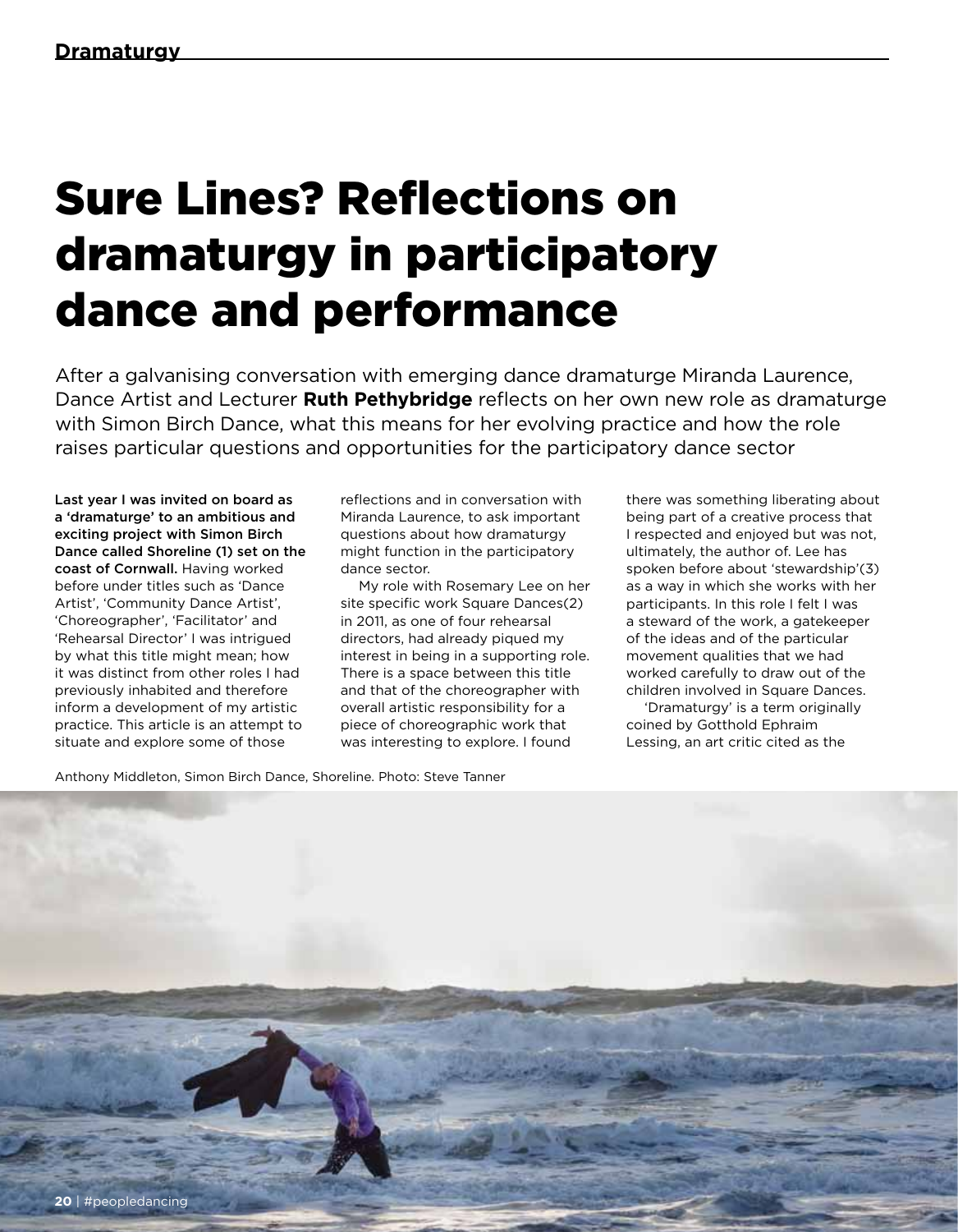first dramaturge for his work with Hamburg National Theatre in the 1700s. So while it may be new to me as a way of thinking about my practice, it is a term that has been in circulation for some time. According to Bert Cardullo(4) there was an explosion in dramaturgical practice in the 1970s and 80s in theatre. However there nonetheless remain many different perspectives about this role - what it means and can be. Dramaturgical practice in dance too has its own concerns and is now an established field in its own right, albeit an ambiguous one. It appears to be currently gaining currency in the dance sector as not only the preserve of high profile artists and choreographers. Lou Cope(5) for example is taking up residence at South East Dance, offering training and mentoring to emerging dramaturges and choreographers alike in order to facilitate this specific relationship. She sees dramaturgy not only as a process which evolves alongside the through line of a piece of work - 'a practice of process' as she puts it - but also as bigger than the work, 'the world around the work'. It is also how the artist themselves develops over the course of a project(6).

When Gotthold originally referred to it, dramaturgy dealt with the theory and practice of dramatic composition relying on written plays and the interpretive possibilities of such texts. Rather than a text however dance dramaturgy relies on a much broader and perhaps tacit understanding of choreographic thinking and bodily practice. It is not surprising then that in 1997 Heidi Gilpin (William Forsythe's dramaturge) identified that dance dramaturgy and its processes had been largely overlooked by literary and theatrical critics(7). This is despite the expansive perceptual possibilities of dance. Dance opens up the way composition, staging and presence are all thought of and blurs the lines between dance and theatre and choreographer and performer. Particularly in contemporary devised performance and community practice these lines are no longer sure.

"I found there was something liberating about being part of a creative process that I respected and enjoyed but was not, ultimately, the author of."

According to Synne Behrndt, the debates about the role of the dramaturge have been productive. They have allowed a shift in focus from 'from the static notion of 'the dramaturgical role' and the dramaturge as a figure of intellectual authority towards inclusive and democratic models, with the dramaturge as a facilitator of dramaturgical thinking' (2010, 186). This is a helpful shift for me too in approaching my role on Shoreline. I can see parallels in how my skills as someone who has worked extensively in the participatory dance sector come into play. Dramaturgical thinking means facilitating this very thing in others through asking the right questions, proposing choreographic strategies and approaches and working with concepts and themes rather than necessarily techniques and forms. It is therefore not the sole preserve of 'the dramaturge' as such but a way of being open to an evolving process in relation to other collaborators and an overall artistic vision.

Dramaturgical practice also addresses the hierarchies and power relations of a collaborative process through explicitly disrupting the notion of a singular authorial voice - as Andre Lepecki puts, it the very presence of a dramaturge calls into question 'the authorial stability of those who are supposed to know the work to come'(8) (190). This disruption of authorial and authority positions is also important in participatory dance practice. For example, in making work in particular inclusive settings my creative decisions are less to do with my own perspective or aesthetic sensibilities and lie instead with the creation of an inclusive and democratic process. Laurence identifies this as the crux of

the issue of the dramaturgical role in participatory performance: 'finding a balance between participants as performers serving the work and the work made enabling participants to have the best individual journey they can have as artists'(9). These concerns overlap with well rehearsed debates in the sector about whether aesthetic quality and participant experience are necessarily mutually exclusive or process versus product and the very role of performance or aspiring to excellence. Not debates I will reiterate here therefore but ones that the role of the dramaturge in a participatory setting brings into relief.

In the context of Shoreline, choreographer Simon Birch has identified my role as being 'to help research themes, provoke, challenge and be an outside eye throughout the creative process'. In this case being a dramaturge is not only about the supporting role I had in Square Dances, but involves willingness to challenge and interrogate the creative processes. It is the opportunity to become a dramaturge in the sense that Hans-Theis Lehmann and Patrick Primavesi refer to it as ' a negotiator for the freedom of theatrical experimentation and risk'(10). Taking artistic risks means being open to failure, something that at times the participatory dance sector has found hard to acknowledge in a bid to celebrate successes and justify government spending. However engaging with mistakes as part of the making process can be an important part of evaluation and progression in artistic practice. Bojana Cvejick(11) takes it a step further and puts it that the dramaturge is a very special collaborator who is the 'friend of a problem' – or even the producer of said problem. Cvejick is also careful to place dramaturge and >>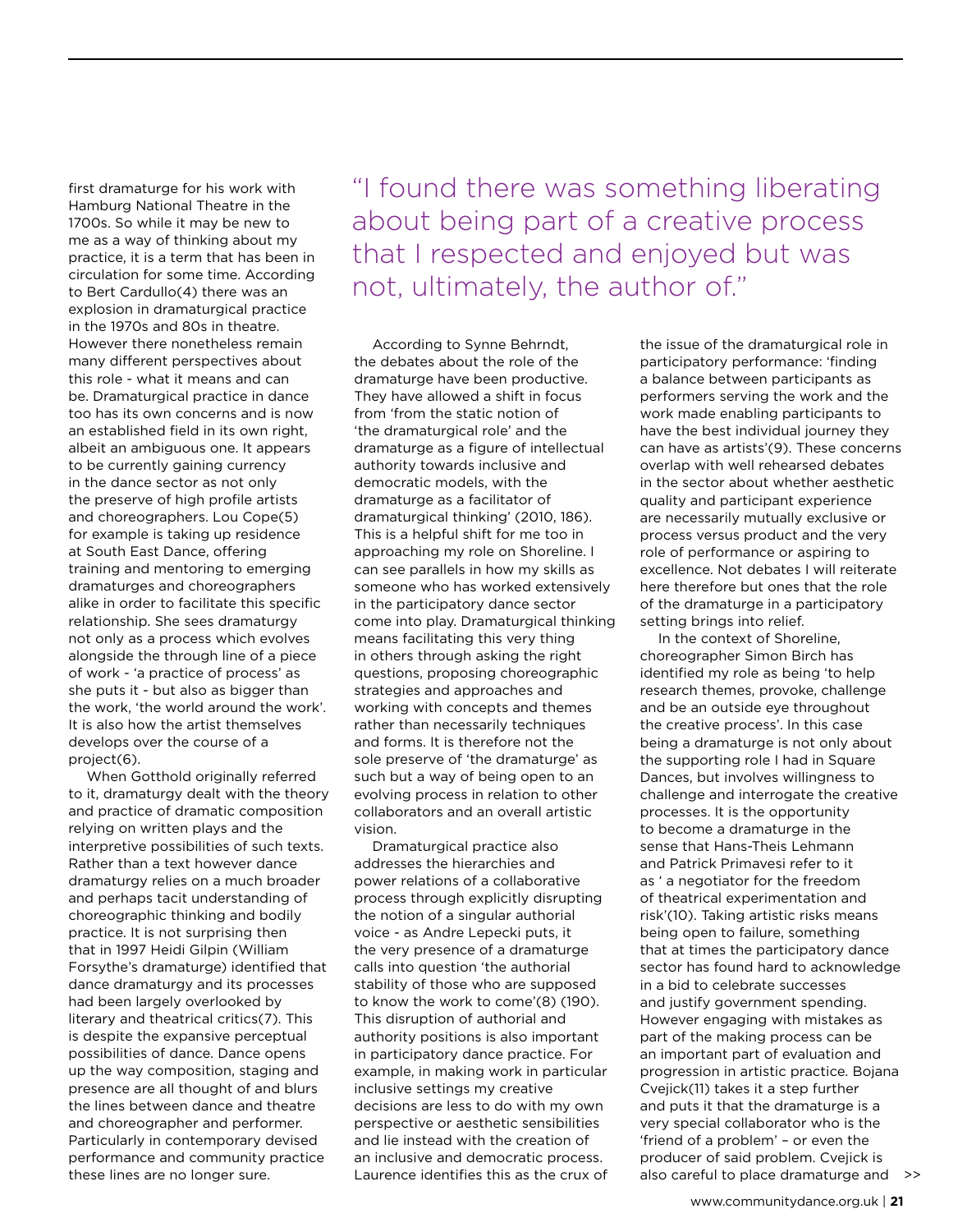## **Dramaturgy**

Below and far right Emily Dobson and Anthony Middleton, fourth image Emily Dobson, second, third and fifth image Anthony Middleton. All from Simon Birch Dance, Shoreline. Photos: Steve Tanner



choreographer on an equal footing in their ignorance of how any creative process will unfold; I enjoy how she refers to Dutch theater maker Jan Ritsema's articulation of the role as a 'co-thinker in process' with and alongside the choreographer. This is a position that is distinct from the participants or performers but equally distinct from the position of choreographer, therefore creating a kind of triangulation – an extra facet for reflection that could be extremely useful when engaging with the multiple agendas in participatory dance practice (often striving for both positive empowerment and artistic excellence).

Indeed there are many situations as a community dance artist, faced with a village hall full of people and the organised chaos of dance making unfolding, that I would have welcomed such a collaborative presence – 'a second brain' as Laurence calls it. This would be whether or not 'the work' was seen as residing in a final piece or in the shaping of an evolving process and the tasks and activities that form it. Dramaturgical thinking can and does function in both.





The interrogative aspect of dramaturgical thinking however could also prove problematic in the community dance sector. Projects or performances may involve vulnerable members of society, those seeking safety from difficult questions, or simply where the aims are to empower participants by confirming their individual movement vocabulary and choices. However as a researcher in the community dance sector I have long been arguing for the use of stronger critique without fear that this undermines our practice. Instead interrogation and provocation – carefully directed and articulated – as aspects of dramaturgical thinking can surely move the sector forward to embrace new ways of composing our working processes.

Similarly, the Shoreline public engagement programme seeks not only the Cornwall of postcard beauty but explores the borders and thresholds that exist in the poverty stricken areas of the country and the issues faced by immigrants in an area that has little racial diversity. What is more, bodies on beaches can no longer be thought of neutrally

in light of the current migration crisis that forces us to rethink the shoreline as another border. So in addition to drawing material from the environment itself, the rocks, the water, the sand, the stories of family holidays; Birch also sees the shoreline as a metaphor for our deep-seated fears, especially in relation to notions of territory and borders. Working with Birch I will be considering the broader aspects of the project's site specifity. Participants in the social engagement programme will be invited to consider this also, sharing their experiences of significant events and places through activities including mark-making, mapping, visual art, movement and moving image activities/workshops. As dramaturge I hope to be facilitating the conceptual consistency of such activities so that they serve the vision for the project as a whole in a cohesive way.

Another common conception of the dramaturge in an interpretational role is that they function as Laurence points out as a 'first audience' or hold some responsibility for the audience perspective as someone outside the work. However in works like Shoreline